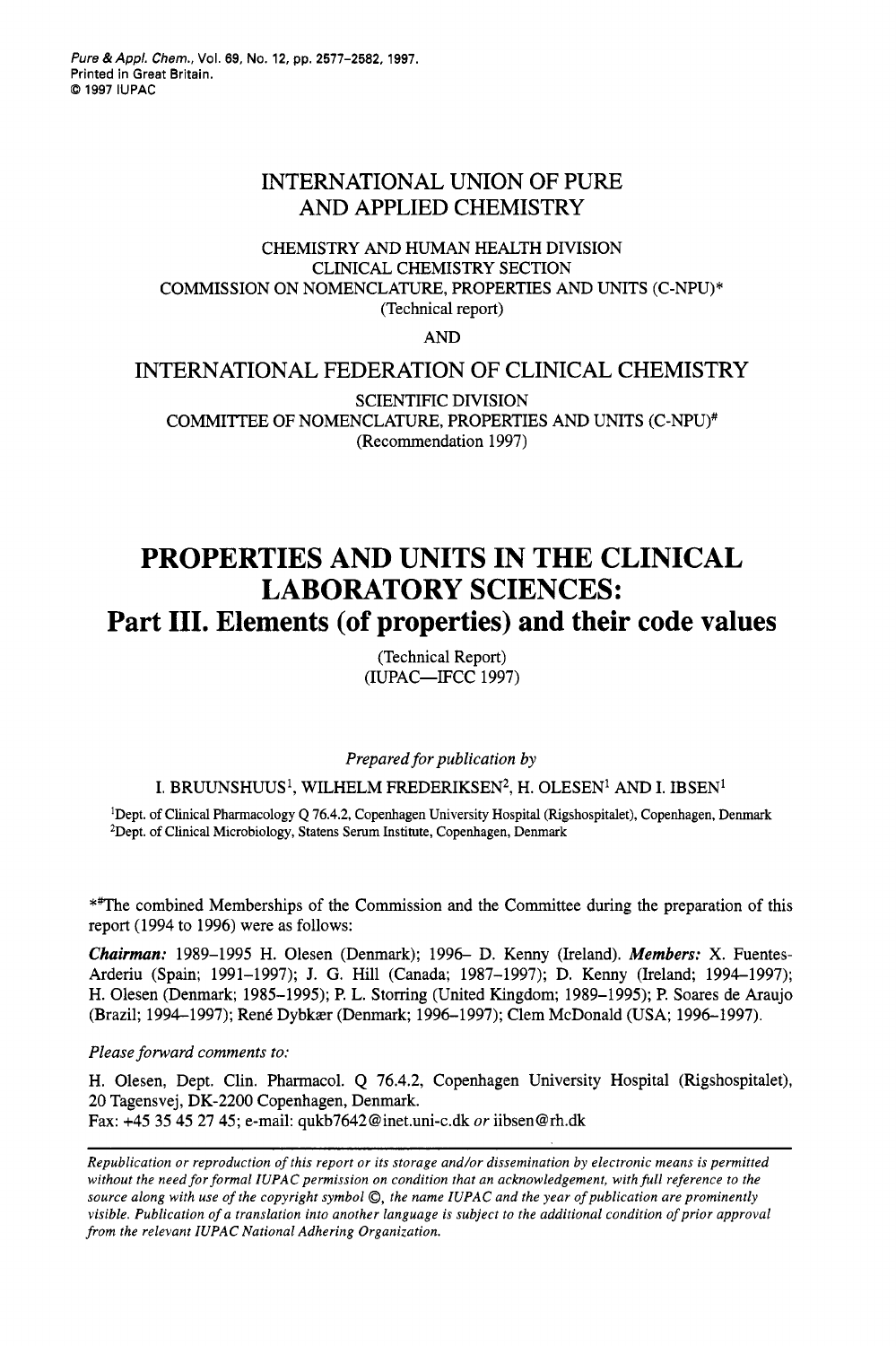# **Properties and units in the clinical laboratory sciences: Part 111. Elements (of properties) and their code values (Technical Report)**

#### *Synopsis*

We have prepared a coding scheme for the elements (concepts) in the subject field "clinical laboratory sciences". The scheme uses code values taken from international coding schemes that provide code values for the elements in the various subspecialties which are represented in the subject field.

The coding scheme for elements is accessible on Internet from the C-NPU Home page address: http://inet.uni-c.dk/home/ifcc-iupac-cnpu

### **Preface**

The present document is the third part of a series on properties observed in the clinical laboratory sciences initiated in **1987.** 

The series will comprise the five general parts (I-IV and XI) and a series of special parts:

- I Syntax and semantic rules
- II Kinds-of-property
- Ill Elements (of properties) and their code values
- IV Properties and their code values
- V Properties and units in Thrombosis and Haemostasis
- VI Properties and units in IOC prohibited Drugs
- VII Properties and units in Inborn Errors of Metabolism
- Vlll Properties and units in Clinical Bacteriology
- IX Properties and units in Trace elements
- X Properties and units in General Clinical Chemistry
- XI Coding systems structure and guidelines
- XI1 Properties and units in Clinical Pharmacology and Toxicology
- Xlll Properties and units in Reproduction and Fertility
- XV WWW databases
- XVI Properties and units in Clinical Allergology

The size and complexity of part 111, IV and XV is such that they will be presented in electronic format. The overall aim is access by electronic media of:

"Compendium of terminology and nomenclature of properties in clinical laboratory sciences" [I].

"Glossary of terms in quantities and units in clinical chemistry" **[2].** 

"Properties and units in the clinical laboratory sciences" .

### **DEFINITIONS**

code value: result of applying a coding scheme to an element in a coded set [3]

coding scheme: collection of rules that maps the elements of one set on to the elements *of* a second set 131

international coding scheme identifier, **ISCI:** identifier assigned to uniquely identify a registered coding scheme for use in information interchange [3]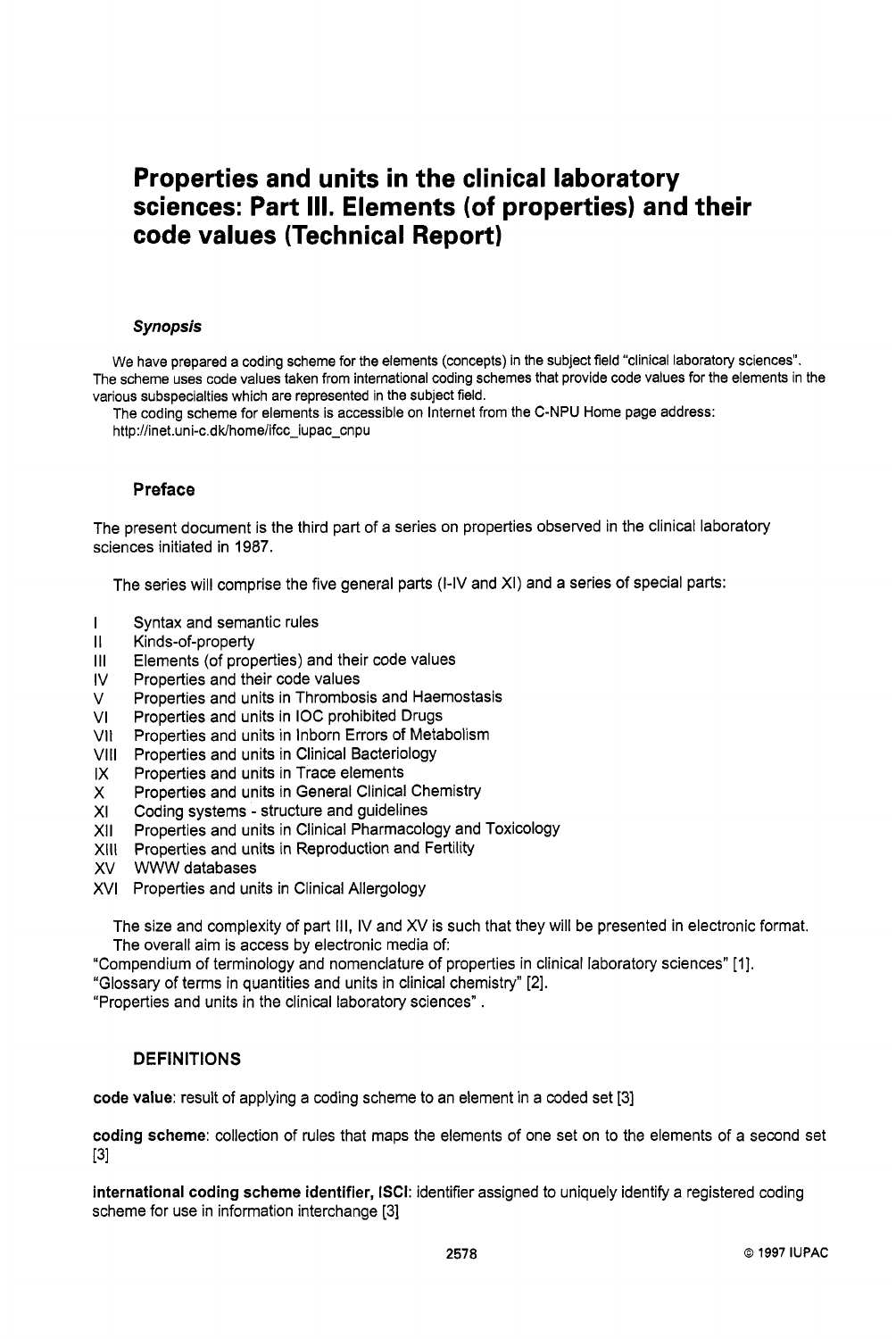subject field: section of human knowledge, the borderlines of which are defined from a purpose-related point of view [4]

NOTE - In terminology science and its practical applications, the subject field is determined through the establishment of systems of concepts

term list: collection of terms to be subjected to further terminology work [4]

## **INTRODUCTION**

Authoritative coding schemes in the health care domain are much needed for the electronic exchange of information on assays across language and cultural barriers.

In the clinical laboratory sciences there is a tradition for systematic expression of laboratory

examination *[5]* and the number of examinations performed is considerable, that is *5* to 10 per inhabitant per year.

To facilitate data exchange, a coding scheme for terms indicating properties has been prepared (part IV of this series). The elements (words, concepts, building blocks) of these terms for properties are listed as a term list in the present document in the form of a coding scheme comprising:

1. An international coding scheme identifier, and a code value representing a concept.

2. The linguistic expression of the concept in English and in some other language.

The listings are given both in code value order and in alphabetic order. The size of the listings is considerable, and they are therefore accessible on Internet only. This also facilitates updating.

The reason for codifying is threefold:

- 1. The code value mostly refers to a concept defined by the authority issuing the coding scheme.
- 2. The concept can be expressed directly in the local idiom, without need of translation.
- 3. The code value ensures a correct expression and spelling throughout the terms for properties.

The sources of code values are:

| <b>ATCC</b><br>CAS | American Type Culture Collection<br>Chemical Abstract Service. Spelling of pharmaceutical substances is |
|--------------------|---------------------------------------------------------------------------------------------------------|
|                    | primarily according to INN                                                                              |
| CCUG               | Culture Collection, University of Göteborg, Sweden                                                      |
| CIP.               | Collection de l'Institut Pasteur, Paris, France                                                         |
| EC.                | Enzyme Commission of the International Union of Biochemistry and                                        |
|                    | Molecular Biology. Enzyme Nomenclature, Recommendation (1992)*                                          |
| <b>IAM</b>         | Institute of Applied Microbiology, Tokyo, Japan                                                         |
| <b>JCM</b>         | Japan Collection of Microorganisms                                                                      |
| <b>MSH</b>         | Medical Subject Headings, National Institutes of Health, National                                       |
|                    | Library of Medicine, Bethesda, USA                                                                      |
| <b>NCTC</b>        | National Collection of Type Cultures, Colindale, United Kingdom                                         |
| QU                 | Given by IFCC-IUPAC/C-NPU                                                                               |
| <b>ECRI</b>        | Universal Medical Device (UMD) Nomenclature System™. Product                                            |
|                    | Categories Thesaurus 1996. Copyright 1995 by ECRI.                                                      |

\* The term aminotransferase (EC 2.6.x.x) used in Recommendations 1964, 1978 and 1984 has been altered to transaminase in the 1992 recommendation. Chemical Abstract Service has no plan to change their preferred nomenclature for aminotransferases to transaminases, and this stand has been followed by C-NPU.

The list will be supplemented on an ad hoc basis, in particular with code values for viruses, and anatomical sites.

In some cases both a CAS and an EC code value are available. In these cases priority is given to the CAS code value, and the EC code value is given as a note.

While CAS code values are at hand for acids and bases, these compounds occur as anions and cations in biological fluids. For these QU code values apply.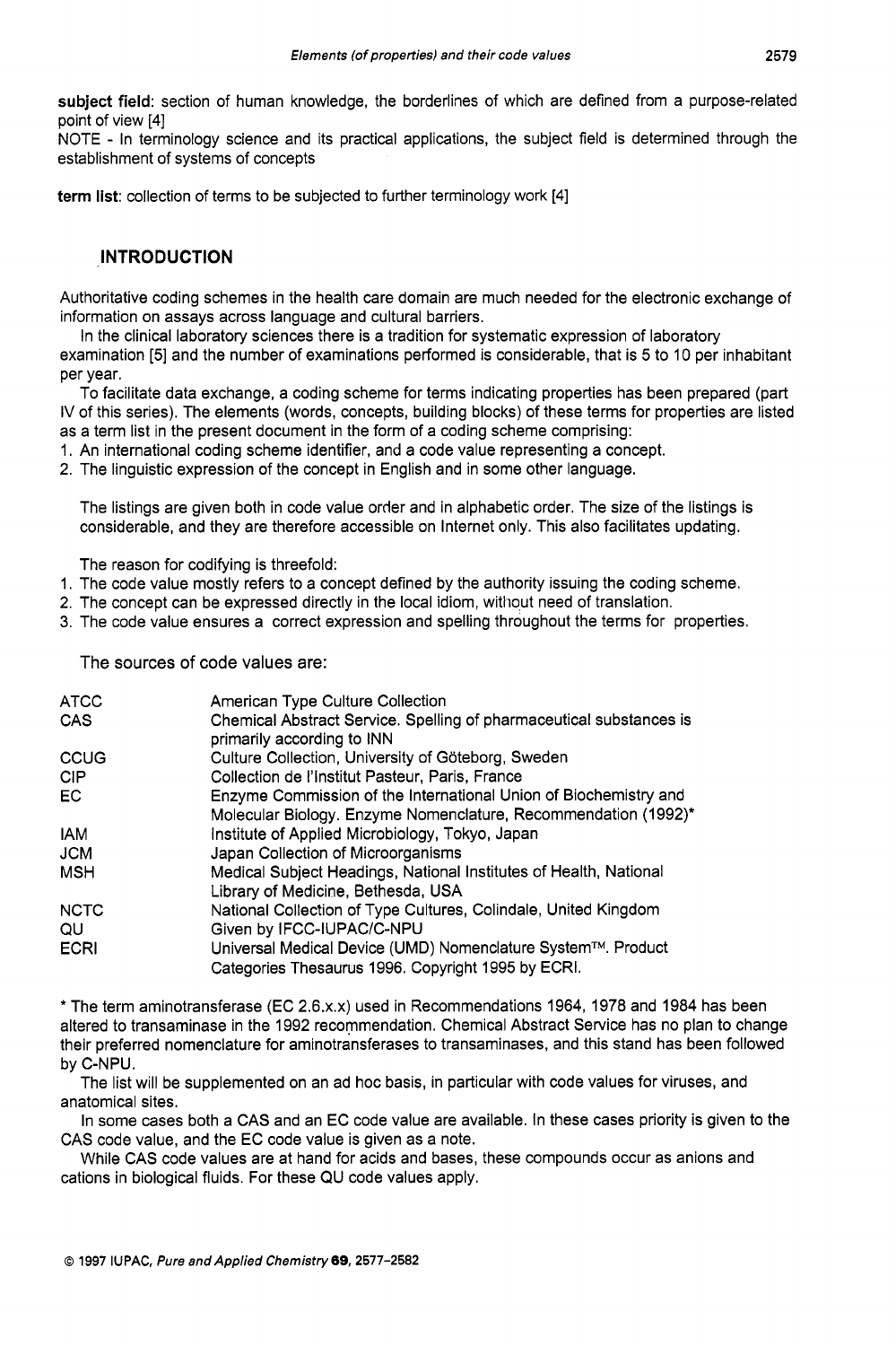#### EXAMPLES

| CAS69-72-7 | Salicylic acid |
|------------|----------------|
| QU60927    | Salicylate     |
| CAS99-66-1 | Valproic acid  |
| QU60926    | Valproate      |

The bulk of the code values are for use in the result part of a clinical laboratory report, for example the outcome of a microbiological examination, the findings in doping control, the identification of an unusual haemoglobin or identifying an inborn error of metabolism.

### EXAMPLE

[NPU06073]

U4acterium; taxon = *Escherichia coli* (ATCCI 1775) ; *Profeus vulgaris* (ATCC13315)

The code values may also be used in constructing further code strings for properties when the need arises.

The term list is not for publication in paper form, but is for access on the Internet from the C-NPU Home page address:

http://inet.uni-c.dk/home/ifcc-iupac-cnpu

### **REFERENCES**

- $[1]$ IUPAC-IFCC (International Union of Pure and Applied Chemistry-International Federation of Clinical chemistry), 1995. Compendium of terminology and nomenclature of properties in clinical laboratory sciences. "The Silver Book". Prepared for publication by Rigg JC, Brown SS, Dybkær R, Olesen H. Oxford: Blackwell Science, 290 pp.
- $[2]$ IUPAC-IFCC (International Union of Pure and Applied Chemistry- International Federation of Clinical Chemistry, Commission/Committee on Quantities and Units(in Clinical Chemistry), 1995. Glossary of terms in quantities and units in clinical chemistry. Prepared for publication by Lehmann HP, Fuentes-Arderiu X, Bertello, LF. *Pure and Appl Chem* 1996; 68: 957-1 000. *Biochim Clin* 1995; 19: 471-502.
- $[3]$ International Standard ISO/IEC 7826-1:1994. Information technology - General structure for the interchange of code values. Part 1: Identification of coding schemes.
- International Standard IS0 1087:1990. Terminology Vocabulary. [4]
- IUPAC-IFCC (International Union of Pure and Applied Chemistry-International Federation of  $[5]$ Clinical Chemistry), 1967. Quantities and units in clinical chemistry including Recommendation 1966. Prepared for publication by Dybkær R, Jørgensen, K. Copenhagen: Munksgaard, 102 pp.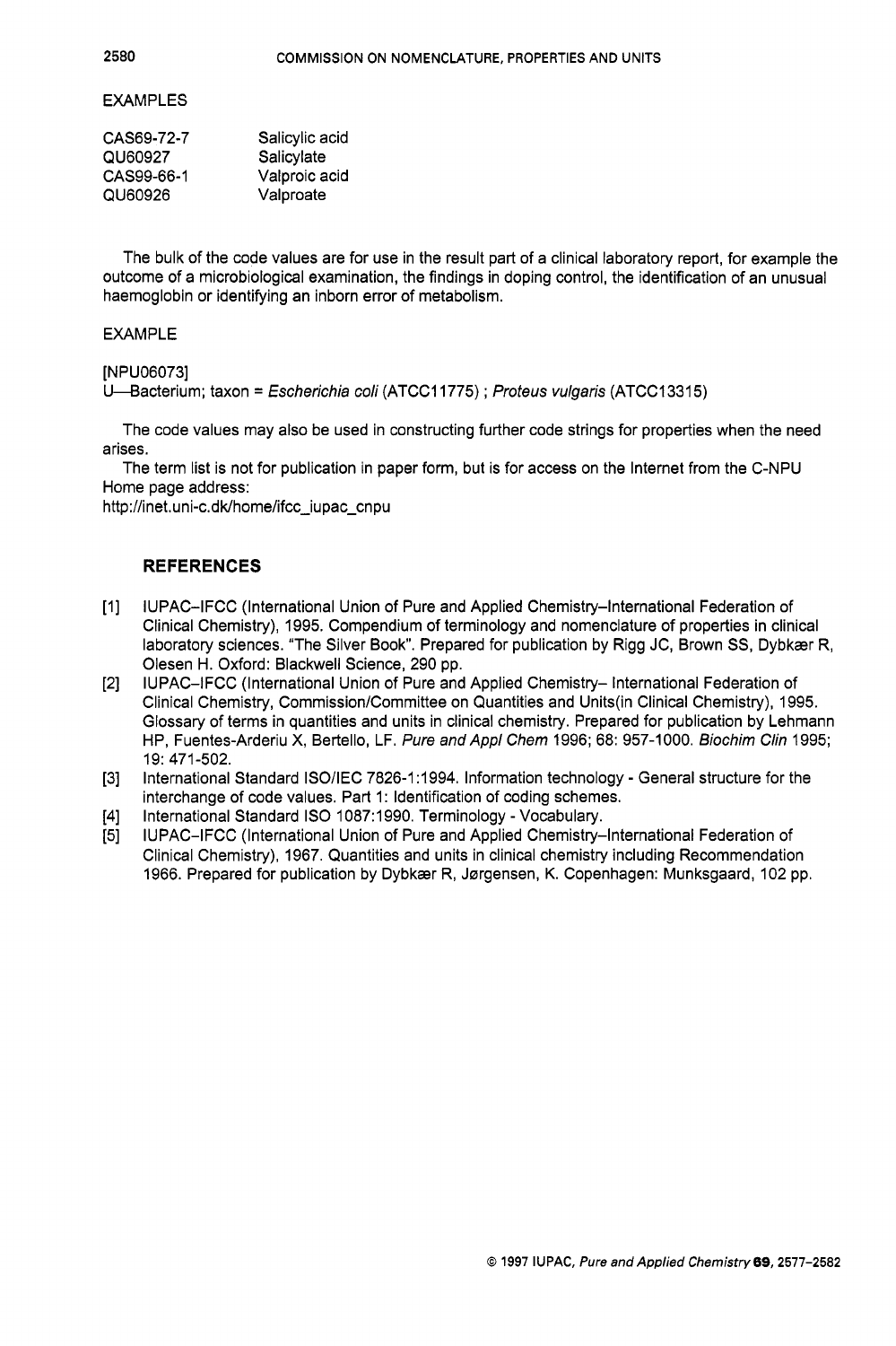## **SAMPLE PAGE**

## **English; alphabetic order**

| CAS77337-76-9 |    | Acamprosate                              |
|---------------|----|------------------------------------------|
| MSH95D000048  |    | Acanthamoeba                             |
| QU66000       |    | Acanthamoeba astronyxis                  |
| QU66001       |    | Acanthamoeba castellanii                 |
| QU66002       |    | Acanthamoeba culbertsoni                 |
| QU66003       |    | Acanthamoeba polyphaga                   |
| QU66004       |    | Acanthamoeba rhysodes                    |
| CAS56180-94-0 |    | Acarbose                                 |
| CAS37517-30-9 |    | Acebutolol                               |
| CAS34381-68-5 |    | Acebutolol Hydrochloride                 |
| CAS77-66-7    |    | Acecarbromal                             |
| CAS827-61-2   |    | Aceclidine                               |
| CAS89796-99-6 |    | Aceclofenac                              |
| CAS77-46-3    |    | Acedapsone                               |
| CAS80-03-5    |    | Acediasulfone                            |
| CAS127-60-6   |    | Acediasulfone Sodium                     |
| CAS15302-00-8 |    | Acefylline Piperazine                    |
| CAS642-83-1   |    | Aceglatone                               |
| CAS12607-92-0 |    | Aceglutamide Aluminium                   |
| CAS53164-05-9 |    | Acemetacin                               |
| CAS152-72-7   |    | Acenocoumarol                            |
| CAS61-00-7    |    | Acepromazine                             |
| CAS78273-80-0 |    | Aceroxatidine                            |
| CAS93793-83-0 |    | Aceroxatidine Hydrochloride              |
| CAS75-07-0    |    | Acetaldehyde                             |
| EC1.2.1.10    |    | Acetaldehyde dehydrogenase (acetylating) |
| EC3.5.1.51    | 4- | Acetamidobutyryl-CoA deacetylase         |
| CAS97-44-9    |    | Acetarsol                                |
| EC2.8.3.8     |    | Acetate CoA-transferase                  |
| EC2.7.2.1     |    | Acetate kinase                           |
| EC2.7.2.12    |    | Acetate kinase (pyrophosphate)           |
| EC6.2.1.1     |    | Acetate-CoA ligase                       |
| EC6.2.1.13    |    | Acetate-CoA ligase (ADP-forming)         |
| CAS59-66-5    |    | Acetazolamide                            |
| CAS1424-27-7  |    | Acetazolamide Sodium                     |
| CAS299-89-8   |    | Acetiamine                               |
| ATCC33288     |    | Acetivibrio cellulolyticus               |
| ATCC33324     |    | Acetivibrio ethanolgignens               |
| ATCC49731     |    | Acetivibrio multivorans                  |
| EC4.1.1.4     |    | Acetoacetate decarboxylase               |
| EC6.2.1.16    |    | Acetoacetate-CoA ligase                  |
| MSH94D000090  |    | Acetoacetate                             |
| EC3.1.2.11    |    | Acetoacetyl-CoA hydrolase                |
| EC1.1.1.36    |    | Acetoacetyl-CoA reductase                |
| ATCC14835     |    | Acetobacter liquefaciens                 |
| ATCC29683     |    | Acetobacterium woodii                    |
| ATCC33488     |    | Acetogenium kivui                        |
| CAS968-81-0   |    | Acetohexamide                            |